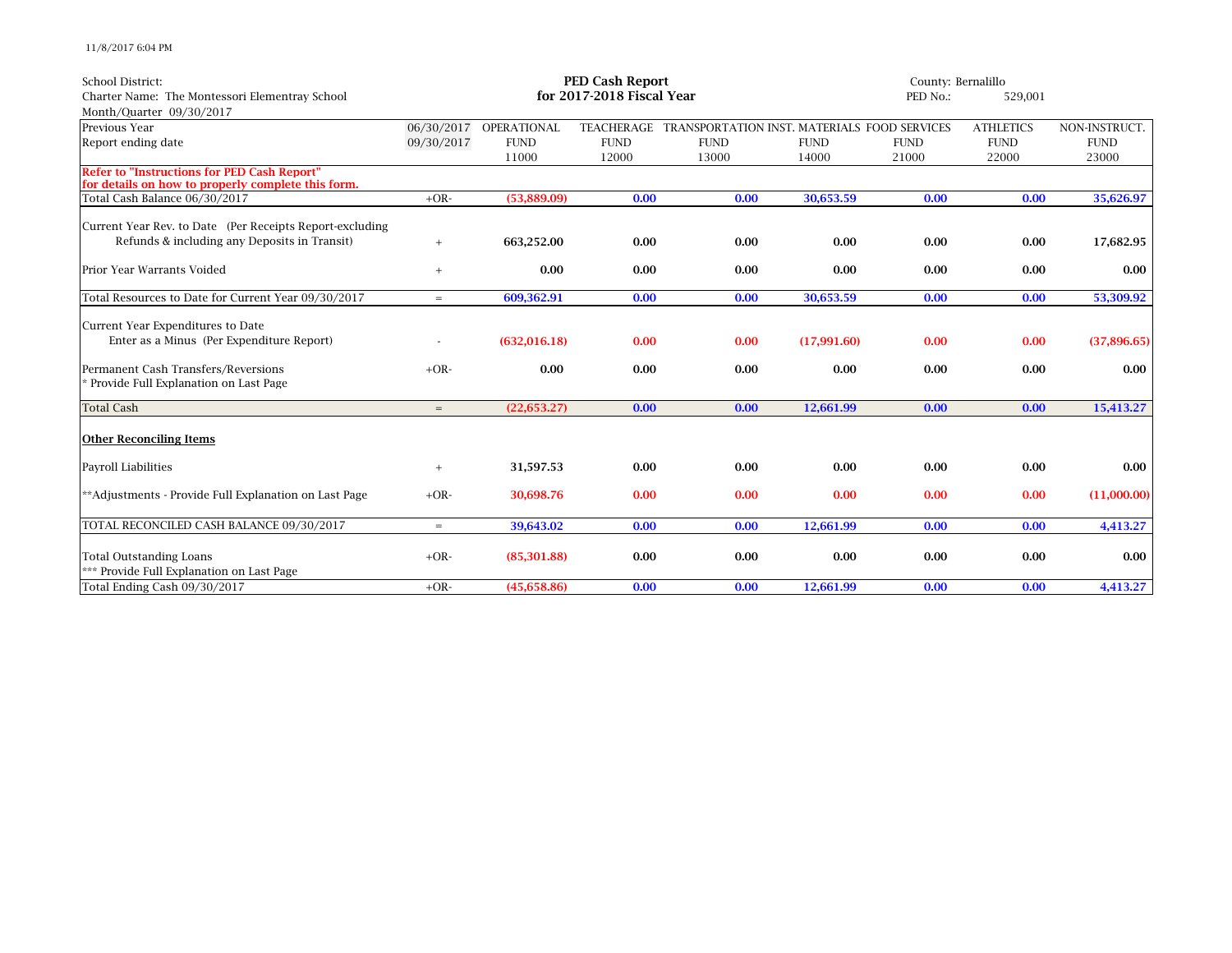| <b>School District:</b>                                  |                   |                    | <b>PED Cash Report</b>    |               |                     | County:       | Bernalillo      |                 |
|----------------------------------------------------------|-------------------|--------------------|---------------------------|---------------|---------------------|---------------|-----------------|-----------------|
| Charter Name: The Montessori Elementray School           |                   |                    | for 2017-2018 Fiscal Year |               | PED No.:<br>529,001 |               |                 |                 |
| Month/Quarter 09/30/2017                                 |                   |                    |                           |               |                     |               |                 |                 |
|                                                          |                   | <b>FEDERAL</b>     | <b>FEDERAL</b>            | <b>LOCAL</b>  | <b>STATE</b>        | <b>STATE</b>  | <b>LOCAL OR</b> | <b>BOND</b>     |
|                                                          |                   | <b>FLOWTHROUGH</b> | <b>DIRECT</b>             | <b>GRANTS</b> | <b>FLOWTHROUGH</b>  | <b>DIRECT</b> | <b>STATE</b>    | <b>BUILDING</b> |
|                                                          |                   | <b>FUND</b>        | ${\rm FUND}$              | <b>FUND</b>   | <b>FUND</b>         | <b>FUND</b>   | <b>FUND</b>     | <b>FUND</b>     |
|                                                          |                   | 24000              | 25000                     | 26000         | 27000               | 28000         | 29000           | 31100           |
|                                                          |                   |                    |                           |               |                     |               |                 |                 |
| Total Cash Balance 06/30/2017                            | $=$               | 0.00               | 0.00                      | 0.00          | 0.00                | 0.00          | 0.00            | 0.00            |
| Current Year Rev. to Date (Per Receipts Report-excluding |                   |                    |                           |               |                     |               |                 |                 |
| Refunds & including any Deposits in Transit)             | $\qquad \qquad +$ | 0.00               | 0.00                      | 0.00          | 0.00                | 0.00          | 0.00            | 0.00            |
| Prior Year Warrants Voided                               | $^{+}$            | 0.00               | 0.00                      | 0.00          | 0.00                | 0.00          | 0.00            | 0.00            |
| Total Resources to Date for Current Year 09/30/2017      | $=$               | 0.00               | 0.00                      | 0.00          | 0.00                | 0.00          | 0.00            | 0.00            |
| Current Year Expenditures to Date                        |                   |                    |                           |               |                     |               |                 |                 |
| Enter as a Minus (Per Expenditure Report)                |                   | (10, 346.40)       | 0.00                      | 0.00          | 0.00                | 0.00          | 0.00            | 0.00            |
| Permanent Cash Transfers/Reversions                      | $+OR-$            | 0.00               | 0.00                      | 0.00          | 0.00                | 0.00          | 0.00            | 0.00            |
| * Provide Full Explanation on Last Page                  |                   |                    |                           |               |                     |               |                 |                 |
| <b>Total Cash</b>                                        | $=$               | (10, 346.40)       | 0.00                      | 0.00          | 0.00                | 0.00          | 0.00            | 0.00            |
| <b>Other Reconciling Items</b>                           |                   |                    |                           |               |                     |               |                 |                 |
| Payroll Liabilities                                      | $^{+}$            | 0.00               | 0.00                      | 0.00          | 0.00                | 0.00          | 0.00            | 0.00            |
| ** Adjustments - Provide Full Explanation on Last Page   |                   | 0.00               | 0.00                      | 0.00          | 0.00                | 0.00          | 0.00            | 0.00            |
| TOTAL RECONCILED CASH BALANCE 09/30/2017                 | $=$               | (10, 346.40)       | 0.00                      | 0.00          | 0.00                | 0.00          | 0.00            | 0.00            |
| <b>Total Outstanding Loans</b>                           | $+OR-$            | 10,346.40          | 0.00                      | 0.00          | 0.00                | 0.00          | 0.00            | 0.00            |
| *** Provide Full Explanation on Last Page                |                   |                    |                           |               |                     |               |                 |                 |
| Total Ending Cash 09/30/2017                             | $+OR-$            | 0.00               | 0.00                      | 0.00          | 0.00                | 0.00          | 0.00            | 0.00            |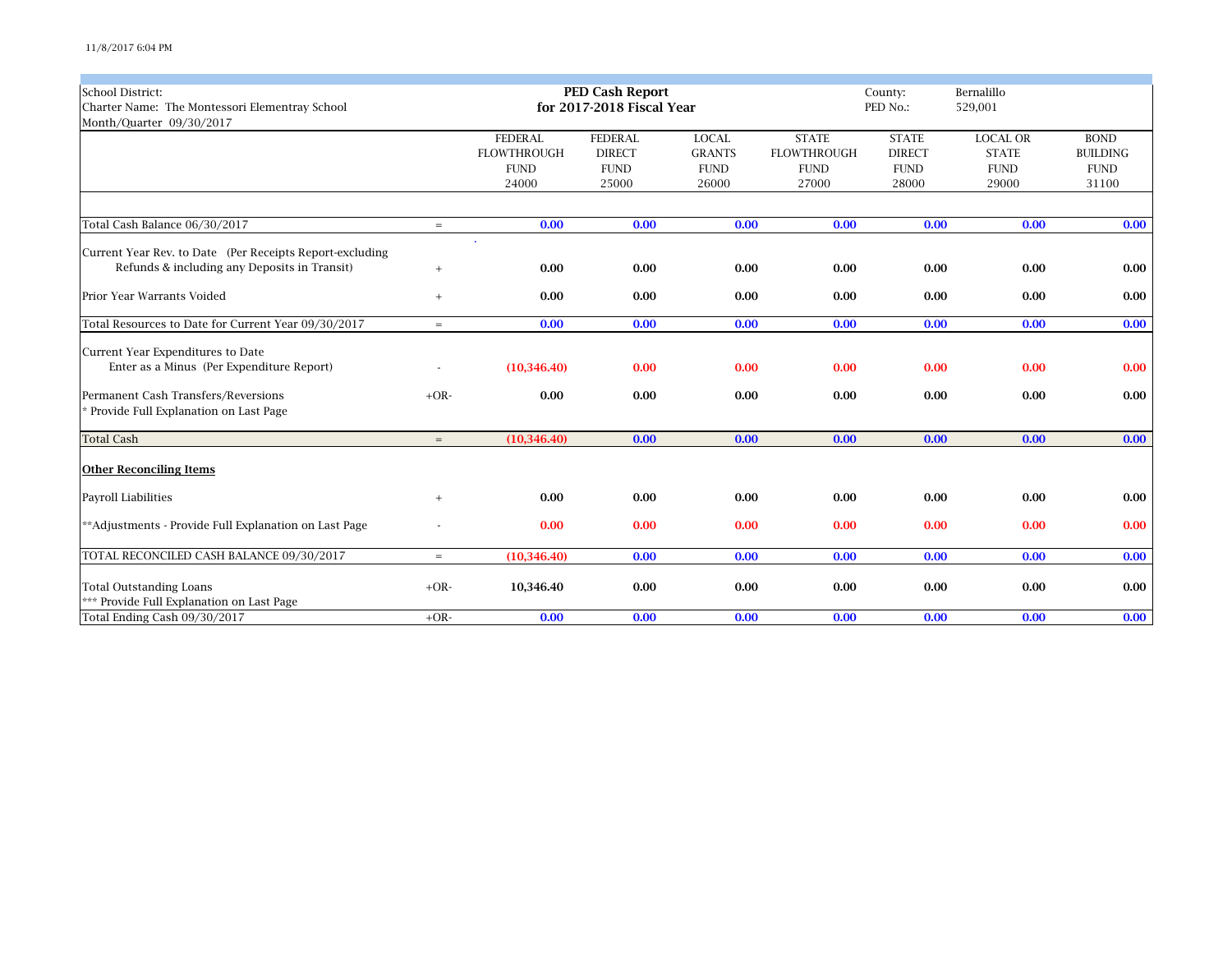| <b>School District:</b>                                  |        |                             | <b>PED Cash Report</b><br>for 2017-2018 Fiscal Year |       |                                    | County:      | Bernalillo                                                                                                   |            |
|----------------------------------------------------------|--------|-----------------------------|-----------------------------------------------------|-------|------------------------------------|--------------|--------------------------------------------------------------------------------------------------------------|------------|
| Charter Name: The Montessori Elementray School           |        |                             |                                                     |       |                                    | PED No.:     | 529,001                                                                                                      |            |
| Month/Quarter 09/30/2017                                 |        |                             |                                                     |       |                                    |              |                                                                                                              |            |
|                                                          |        |                             |                                                     |       |                                    |              | PUBLIC SCHOOL SPECIAL CAPITAI SPECIAL CAPITAL SPECIAL CAPITAL CAPITAL IMPROV CAPITAL IMPROV, CAPITAL IMPROV, |            |
|                                                          |        | CAPITAL OUTLAY OUTLAY LOCAL |                                                     |       | <b>OUTLAY STATE OUTLAY FEDERAL</b> | HB 33        | SB9-STATE                                                                                                    | SB9-LOCAL  |
|                                                          |        | 31200                       | 31300                                               | 31400 | 31500                              | 31600        | 31700                                                                                                        | 31701      |
|                                                          |        |                             |                                                     |       |                                    |              |                                                                                                              |            |
| Total Cash Balance 06/30/2017                            | $=$    | 0.00                        | 0.00                                                | 0.00  | 0.00                               | 738,530.44   | 0.00                                                                                                         | 193,506.44 |
| Current Year Rev. to Date (Per Receipts Report-excluding |        |                             |                                                     |       |                                    |              |                                                                                                              |            |
| Refunds & including any Deposits in Transit)             | $^{+}$ | 0.00                        | 0.00                                                | 0.00  | 0.00                               | 6,617.89     | 0.00                                                                                                         | 3,221.71   |
| Prior Year Warrants Voided                               | $+$    | 0.00                        | 0.00                                                | 0.00  | 0.00                               | 0.00         | 0.00                                                                                                         | 0.00       |
| Total Resources to Date for Current Year 09/30/2017      | $=$    | 0.00                        | 0.00                                                | 0.00  | 0.00                               | 745,148.33   | 0.00                                                                                                         | 196,728.15 |
|                                                          |        |                             |                                                     |       |                                    |              |                                                                                                              |            |
| Current Year Expenditures to Date                        |        |                             |                                                     |       |                                    |              |                                                                                                              |            |
| Enter as a Minus (Per Expenditure Report)                |        | (74, 955, 48)               | 0.00                                                | 0.00  | 0.00                               | (26, 383.55) | 0.00                                                                                                         | (6,840.59) |
| Permanent Cash Transfers/Reversions                      | $+OR-$ | 0.00                        | 0.00                                                | 0.00  | 0.00                               | 0.00         | 0.00                                                                                                         | 0.00       |
| * Provide Full Explanation on Last Page                  |        |                             |                                                     |       |                                    |              |                                                                                                              |            |
| <b>Total Cash</b>                                        | $=$    | (74, 955.48)                | 0.00                                                | 0.00  | 0.00                               | 718,764.78   | 0.00                                                                                                         | 189,887.56 |
|                                                          |        |                             |                                                     |       |                                    |              |                                                                                                              |            |
| <b>Other Reconciling Items</b>                           |        |                             |                                                     |       |                                    |              |                                                                                                              |            |
| Payroll Liabilities                                      | $^{+}$ | 0.00                        | 0.00                                                | 0.00  | 0.00                               | 0.00         | 0.00                                                                                                         | 0.00       |
| **Adjustments - Provide Full Explanation on Last Page    |        | 0.00                        | 0.00                                                | 0.00  | 0.00                               | 0.00         | 0.00                                                                                                         | 0.00       |
|                                                          |        |                             |                                                     |       |                                    |              |                                                                                                              |            |
| TOTAL RECONCILED CASH BALANCE 09/30/2017                 | $=$    | (74, 955.48)                | 0.00                                                | 0.00  | 0.00                               | 718,764.78   | 0.00                                                                                                         | 189,887.56 |
| <b>Total Outstanding Loans</b>                           | $+OR-$ | 74,955.48                   | 0.00                                                | 0.00  | 0.00                               | 0.00         | 0.00                                                                                                         | 0.00       |
| *** Provide Full Explanation on Last Page                |        |                             |                                                     |       |                                    |              |                                                                                                              |            |
| Total Ending Cash 09/30/2017                             | $+OR-$ | 0.00                        | 0.00                                                | 0.00  | 0.00                               | 718,764.78   | 0.00                                                                                                         | 189,887.56 |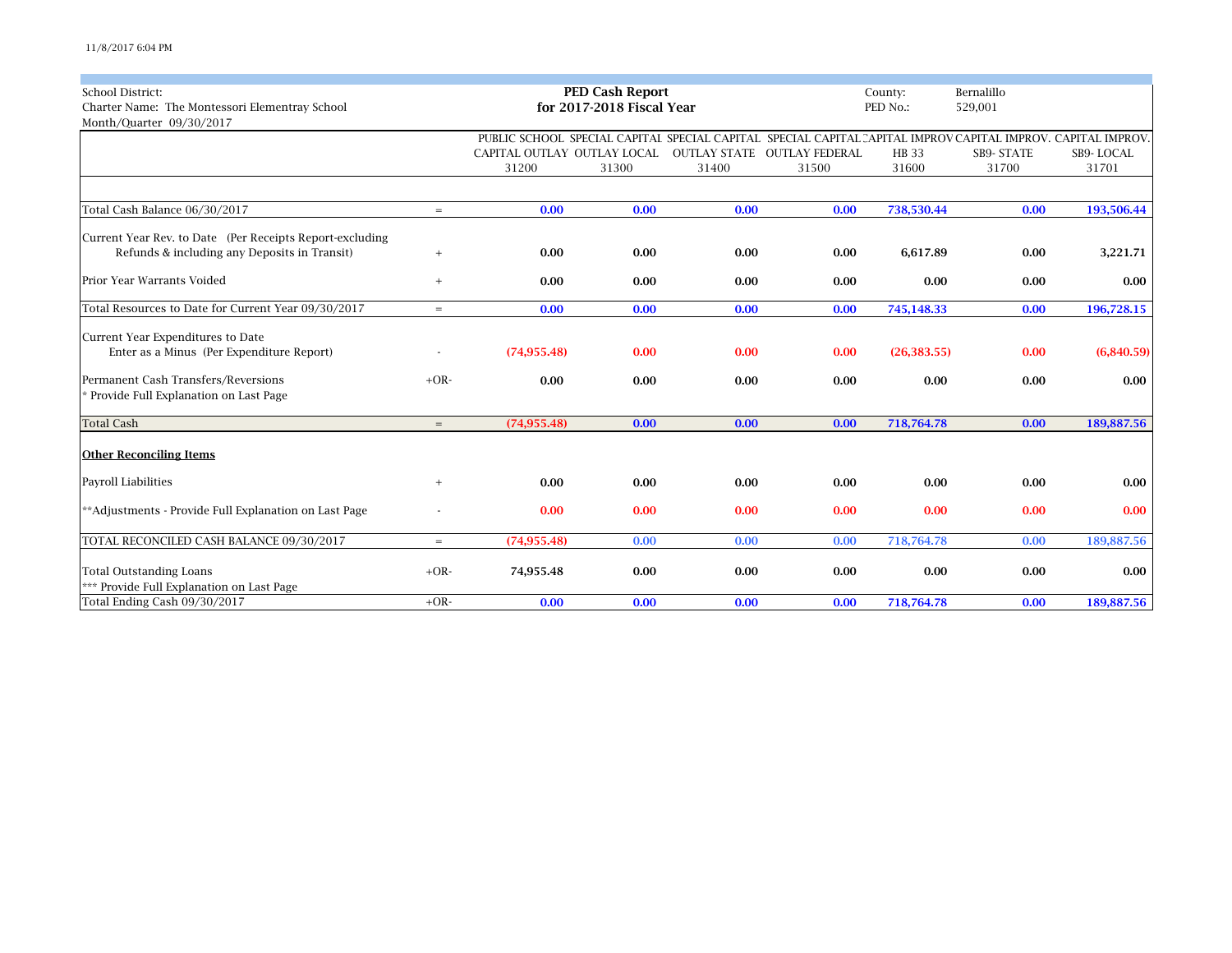| <b>School District:</b>                                  |          | <b>PED Cash Report</b> |                           |             | Bernalillo<br>County: |                   |                     |                    |  |
|----------------------------------------------------------|----------|------------------------|---------------------------|-------------|-----------------------|-------------------|---------------------|--------------------|--|
| Charter Name: The Montessori Elementray School           |          |                        | for 2017-2018 Fiscal Year |             |                       | PED No.:          | 529,001             |                    |  |
| Month/Quarter 09/30/2017                                 |          |                        |                           |             |                       |                   |                     |                    |  |
|                                                          |          | <b>ENERGY</b>          | ED. TECH                  | PSCOC 20%   | <b>DEBT SERVICE</b>   | DEFERRED SICK     | ED TECH DEBT        | <b>GRAND TOTAL</b> |  |
|                                                          |          | <b>EFFICIENCY</b>      | <b>EQUIP ACT</b>          | <b>FUND</b> | <b>FUND</b>           | <b>LEAVE FUND</b> | <b>SERVICE FUND</b> | <b>ALL FUNDS</b>   |  |
|                                                          |          | 31800                  | 31900                     | 32100       | 41000                 | 42000             | 43000               |                    |  |
|                                                          |          |                        |                           |             |                       |                   |                     |                    |  |
| Total Cash Balance 06/30/2017                            | $=$      | 0.00                   | 0.00                      | 0.00        | 0.00                  | 0.00              | 0.00                | 944,428.35         |  |
| Current Year Rev. to Date (Per Receipts Report-excluding |          |                        |                           |             |                       |                   |                     |                    |  |
| Refunds & including any Deposits in Transit)             | $^{+}$   | 0.00                   | 0.00                      | 0.00        | 0.00                  | 0.00              | 0.00                | 690,774.55         |  |
|                                                          |          |                        |                           |             |                       |                   |                     |                    |  |
| Prior Year Warrants Voided                               | $^{+}$   | 0.00                   | 0.00                      | 0.00        | 0.00                  | 0.00              | 0.00                | 0.00               |  |
| Total Resources to Date for Current Year 09/30/2017      | $\equiv$ | 0.00                   | 0.00                      | 0.00        | 0.00                  | 0.00              | 0.00                | 1,635,202.90       |  |
|                                                          |          |                        |                           |             |                       |                   |                     |                    |  |
| Current Year Expenditures to Date                        |          |                        |                           |             |                       |                   |                     |                    |  |
| Enter as a Minus (Per Expenditure Report)                |          | 0.00                   | 0.00                      | 0.00        | 0.00                  | 0.00              | 0.00                | (806, 430.45)      |  |
| Permanent Cash Transfers/Reversions                      | $+OR-$   | 0.00                   | 0.00                      | 0.00        | 0.00                  | 0.00              | 0.00                | 0.00               |  |
| * Provide Full Explanation on Last Page                  |          |                        |                           |             |                       |                   |                     |                    |  |
| <b>Total Cash</b>                                        | $=$      | 0.00                   | 0.00                      | 0.00        | 0.00                  | 0.00              | 0.00                | 828,772.45         |  |
|                                                          |          |                        |                           |             |                       |                   |                     |                    |  |
| <b>Other Reconciling Items</b>                           |          |                        |                           |             |                       |                   |                     |                    |  |
| Payroll Liabilities                                      | $^{+}$   | 0.00                   | 0.00                      | 0.00        | 0.00                  | 0.00              | 0.00                | 31,597.53          |  |
| **Adjustments - Provide Full Explanation on Last Page    |          | 0.00                   | 0.00                      | 0.00        | 0.00                  | 0.00              | 0.00                | 19,698.76          |  |
|                                                          |          |                        |                           |             |                       |                   |                     |                    |  |
| TOTAL RECONCILED CASH BALANCE 09/30/2017                 | $=$      | 0.00                   | 0.00                      | 0.00        | 0.00                  | 0.00              | 0.00                | 880,068.74         |  |
| <b>Total Outstanding Loans</b>                           | $+OR-$   | 0.00                   | 0.00                      | 0.00        | 0.00                  | 0.00              | 0.00                | 0.00               |  |
| *** Provide Full Explanation on Last Page                |          |                        |                           |             |                       |                   |                     |                    |  |
| Total Ending Cash 09/30/2017                             | $+OR-$   | 0.00                   | 0.00                      | 0.00        | 0.00                  | 0.00              | 0.00                | 880,068.74         |  |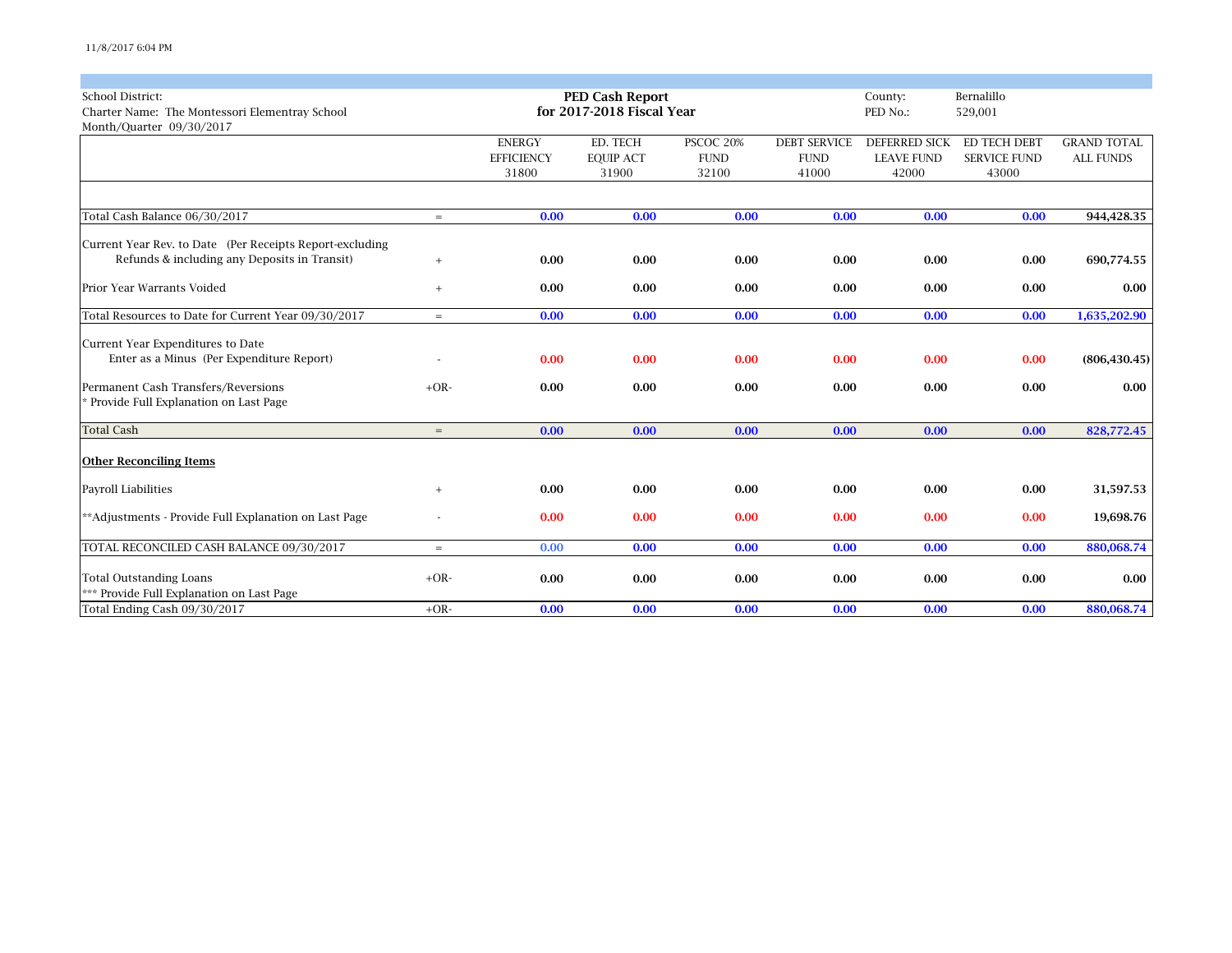## 11/8/2017 6:04 PM

| School District:<br>Charter Name: The Montessori Elementray School<br>Month/Quarter 09/30/2017 |             | <b>PED Cash Report</b><br>COUNTY:<br>for 2017-2018 Fiscal Year<br>PED No.: |             |                                       |             |             | Bernalillo<br>529001 |                   |
|------------------------------------------------------------------------------------------------|-------------|----------------------------------------------------------------------------|-------------|---------------------------------------|-------------|-------------|----------------------|-------------------|
| B                                                                                              | ⌒           | D                                                                          |             |                                       | G           | Н           |                      |                   |
|                                                                                                |             |                                                                            |             | $+OR-$                                | $+OR-$      |             |                      | $+OR-$            |
| <b>From Bank Statements</b><br><b>Adjustments to Bank Statement</b>                            |             |                                                                            |             | <b>Adjusted Bank</b><br>Balance       |             | Description | Adjustment<br>Amount |                   |
|                                                                                                |             | <b>Statement</b>                                                           | Overnight   | <b>Net Outstanding Items</b>          | Outstanding |             |                      |                   |
| <b>Account Name/Type</b>                                                                       | <b>Bank</b> | Balance                                                                    | Investments | (Checks) Deposits Interbank transfers |             |             | From line 12 Grand   | 880,068.74        |
|                                                                                                |             |                                                                            |             |                                       |             |             | <b>Total All</b>     |                   |
| Checking                                                                                       |             | 896,484.13                                                                 | 0.00        | (16, 415.39)                          | 0.00        | 880,068.74  |                      | 0.00              |
|                                                                                                |             |                                                                            | 0.00        | 0.00                                  | 0.00        | 0.00        |                      | 0.00 <sub>1</sub> |
|                                                                                                |             | 0.00                                                                       | 0.00        | 0.00                                  | 0.00        | 0.00        |                      | 0.00              |
| <b>Totals</b>                                                                                  |             | 896,484.13                                                                 | 0.00        | (16, 415.39)                          | 0.00        | 880,068.74  |                      | 880,068.74        |
|                                                                                                |             |                                                                            |             |                                       |             |             |                      | 0.00              |

**Please provide Page 1 of each of your Bank Statement(s).**

NOTE: Total Column H must equal total Column J

## \* PERMANENT CASH TRANSFERS/REVERSIONS (LINE 6)

| Please identify all cash transfers and reversions                                                          | <b>FROM</b> | <b>AMOUNT</b>                           | TO.                         |                                                    |
|------------------------------------------------------------------------------------------------------------|-------------|-----------------------------------------|-----------------------------|----------------------------------------------------|
| per school district general ledger. Enter the name or fund<br>number on the FROM FUND and TO FUND columns. | <b>FUND</b> | <b>FROM</b>                             | <b>FUND</b>                 | <b>Explicit Explanation</b>                        |
| Please list each transaction separately.                                                                   |             | 0.00<br>0.00<br>0.00                    |                             |                                                    |
|                                                                                                            |             | ** OTHER RECONCILING ITEMS (LINE 8 & 9) |                             |                                                    |
| Please identify all reconciling adjustments                                                                | <b>FROM</b> | <b>AMOUNT</b>                           | TO                          |                                                    |
| per school district general ledger. Enter the name or fund                                                 | <b>FUND</b> | <b>FROM</b>                             | <b>FUND</b>                 | <b>Explicit Explanation</b>                        |
| number on the FROM FUND and TO FUND columns.<br>Please list each transaction separately.                   |             |                                         |                             |                                                    |
|                                                                                                            |             | 30,698.76                               |                             | 11000 Prior year adjustment                        |
|                                                                                                            |             | (11,000.00)                             | 23000 Prior year adjustment |                                                    |
|                                                                                                            |             | *** TOTAL OUTSTANDING LOANS (LINE 11)   |                             |                                                    |
| Please identify all outstanding loans                                                                      | <b>FROM</b> | <b>AMOUNT</b>                           | <b>TO</b>                   |                                                    |
| per school district general ledger. Enter the name or fund                                                 | <b>FUND</b> | <b>FROM</b>                             | <b>FUND</b>                 | <b>Explicit Explanation</b>                        |
| number on the FROM FUND and TO FUND columns.                                                               |             |                                         |                             |                                                    |
| Please list each transaction separately.                                                                   |             | 74,955.48                               |                             | 31,200.00 Waiting on Lease Assistance reimbursment |
|                                                                                                            |             | 10,346.40                               |                             | 24,154.00 Waiting on RFR                           |

**I, hereby, certify that the information contained in this cash report reconciles to the General Ledger.**